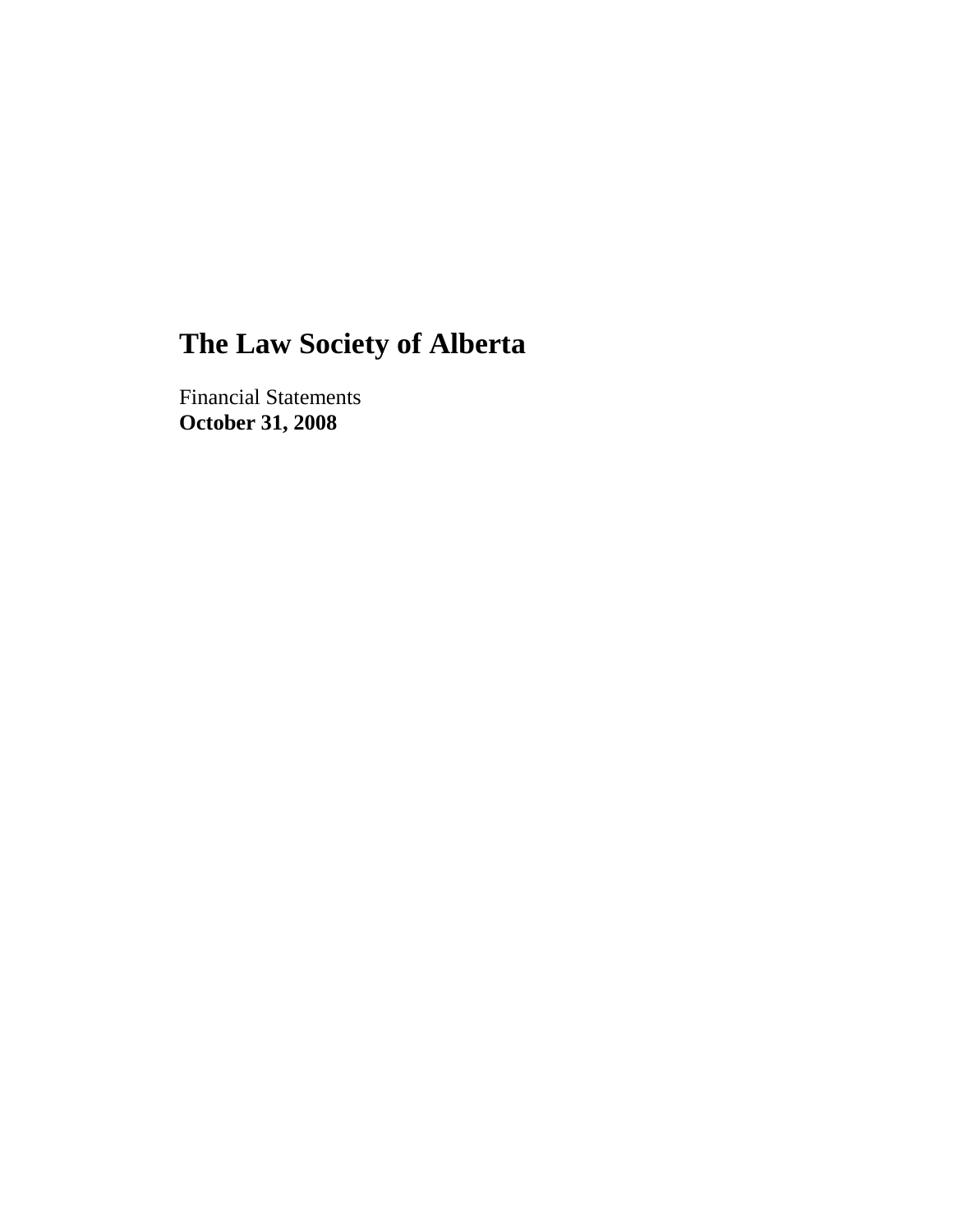

**PricewaterhouseCoopers LLP Chartered Accountants** 111 5 Avenue SW, Suite 3100 Calgary, Alberta Canada T2P 5L3 Telephone +1 403 509 7500 Facsimile +1 403 781 1825

February 5, 2009

**Auditors' Report**

#### **To the Members of The Law Society of Alberta**

We have audited the balance sheet of **The Law Society of Alberta** as at October 31, 2008 and the statements of revenue, expenses and fund balances and cash flows for the year then ended. These financial statements are the responsibility of the Society's management. Our responsibility is to express an opinion on these financial statements based on our audit.

We conducted our audit in accordance with Canadian generally accepted auditing standards. Those standards require that we plan and perform an audit to obtain reasonable assurance whether the financial statements are free of material misstatement. An audit includes examining, on a test basis, evidence supporting the amounts and disclosures in the financial statements. An audit also includes assessing the accounting principles used and significant estimates made by management, as well as evaluating the overall financial statement presentation.

In our opinion, these financial statements present fairly, in all material respects, the financial position of the Society as at October 31, 2008 and the results of its operations and its cash flows for the year then ended in accordance with Canadian generally accepted accounting principles.

Pricewaterhouse Coopers LLP

**Chartered Accountants**

"PricewaterhouseCoopers" refers to PricewaterhouseCoopers LLP, an Ontario limited liability partnership, or, as the context requires, the PricewaterhouseCoopers global network or other member firms of the network, each of which is a separate and independent legal entity.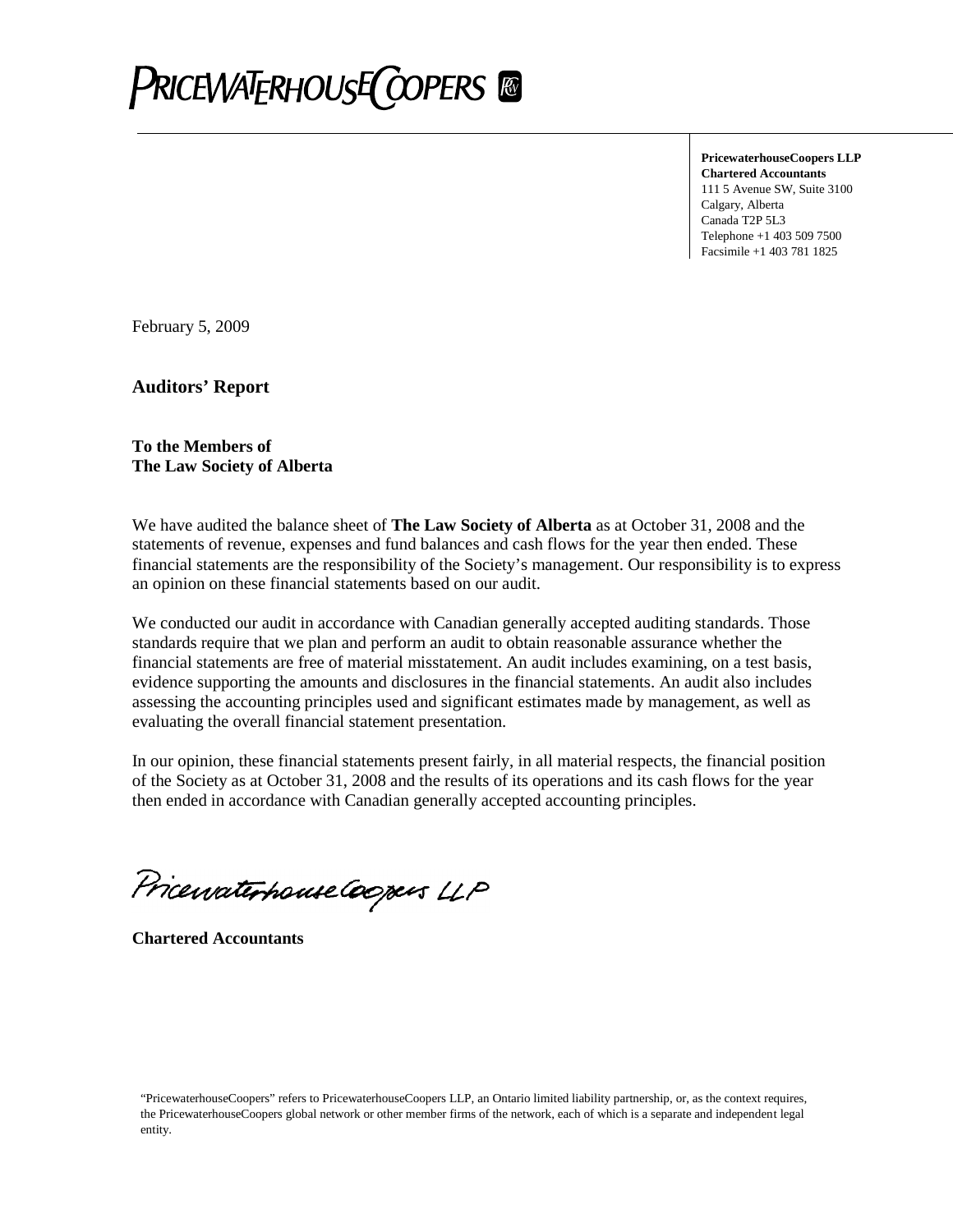|                                                                                                                                                | General<br>Fund<br>\$                                | <b>Assurance</b><br><b>Fund</b><br>\$     | <b>Viscount</b><br><b>Bennett</b><br><b>Trust</b><br>Fund<br>\$ | 2008                                       | 2007                                       |
|------------------------------------------------------------------------------------------------------------------------------------------------|------------------------------------------------------|-------------------------------------------|-----------------------------------------------------------------|--------------------------------------------|--------------------------------------------|
| <b>Assets</b>                                                                                                                                  |                                                      |                                           |                                                                 |                                            |                                            |
| <b>Current assets</b><br>Cash and cash equivalents<br>Accounts receivable<br>Accrued interest<br>Prepaid expenses<br><b>Interfund balances</b> | 4,542,052<br>393.588<br>14.858<br>169,268<br>134,468 | 905,618<br>435,023<br>75,678<br>(135,036) | 59,068<br>10,995<br>568                                         | 5,506,738<br>828,611<br>101,531<br>169,268 | 8,388,220<br>415.196<br>111,602<br>187,703 |
|                                                                                                                                                | 5,254,234                                            | 1,281,283                                 | 70.631                                                          | 6,606,148                                  | 9,102,721                                  |
| <b>Investments</b> (note 3)                                                                                                                    | 20                                                   | 8,405,361                                 | 1,050,764                                                       | 9,456,145                                  | 7,966,412                                  |
| <b>Reinsurance recoverables</b> (notes 3 and 6)                                                                                                |                                                      | 2,691,161                                 |                                                                 | 2,691,161                                  | 6,530,806                                  |
| <b>Trust assets</b> (note 4)                                                                                                                   | 589,018                                              |                                           |                                                                 | 589,018                                    | 513,976                                    |
| <b>Capital assets</b> (note 5)                                                                                                                 | 1,641,114                                            |                                           |                                                                 | 1,641,114                                  | 1,331,433                                  |
|                                                                                                                                                | 7,484,386                                            | 12,377,805                                | 1,121,395                                                       | 20,983,586                                 | 25,445,348                                 |
| <b>Liabilities</b>                                                                                                                             |                                                      |                                           |                                                                 |                                            |                                            |
| <b>Current liabilities</b><br>Accounts payable<br>Due to The Alberta Lawyers Insurance<br>Association (note 10)                                | 1,125,821<br>8,959                                   | 35,734                                    | 15,275                                                          | 1,176,830<br>8,959                         | 1,291,837<br>361,956                       |
|                                                                                                                                                | 1,134,780                                            | 35,734                                    | 15,275                                                          | 1,185,789                                  | 1,653,793                                  |
| <b>Reserve for claims and related costs (note 6)</b>                                                                                           |                                                      | 5,451,644                                 |                                                                 | 5,451,644                                  | 9,823,624                                  |
| <b>Pension Plan payable</b> (note 8)                                                                                                           | 448,400                                              |                                           |                                                                 | 448,400                                    | 400,112                                    |
| <b>Trust liabilities</b> (note 4)                                                                                                              | 589,018                                              |                                           |                                                                 | 589,018                                    | 513,976                                    |
| <b>Deferred lease inducement</b>                                                                                                               | 476,945                                              |                                           |                                                                 | 476,945                                    | 554,285                                    |
|                                                                                                                                                | 2,649,143                                            | 5,487,378                                 | 15,275                                                          | 8,151,796                                  | 12,945,790                                 |
| <b>Fund balances</b><br>Invested in capital assets<br>Externally restricted funds (note 7)<br>Contingency reserve<br>Scholarship reserve       | 1,641,114                                            | 6.890.427                                 | 1,106,120                                                       | 1,641,114<br>6,890,427<br>1,106,120        | 1,331,433<br>6.053.511<br>1,261,727        |
| Unrestricted funds                                                                                                                             | 3,194,129                                            |                                           |                                                                 | 3,194,129                                  | 3,852,887                                  |
|                                                                                                                                                | 4,835,243                                            | 6,890,427                                 | 1,106,120                                                       | 12,831,790                                 | 12,499,558                                 |
| <b>Commitments</b> (note 9)                                                                                                                    | 7,484,386                                            | 12,377,805                                | 1,121,395                                                       | 20,983,586                                 | 25,445,348                                 |

# **Approved by the Benchers**

\_\_\_\_\_\_\_\_\_\_\_\_\_\_\_\_\_\_\_\_\_\_\_\_\_\_\_\_\_\_\_\_\_\_\_ Bencher \_\_\_\_\_\_\_\_\_\_\_\_\_\_\_\_\_\_\_\_\_\_\_\_\_\_\_\_\_\_\_\_\_\_\_ Bencher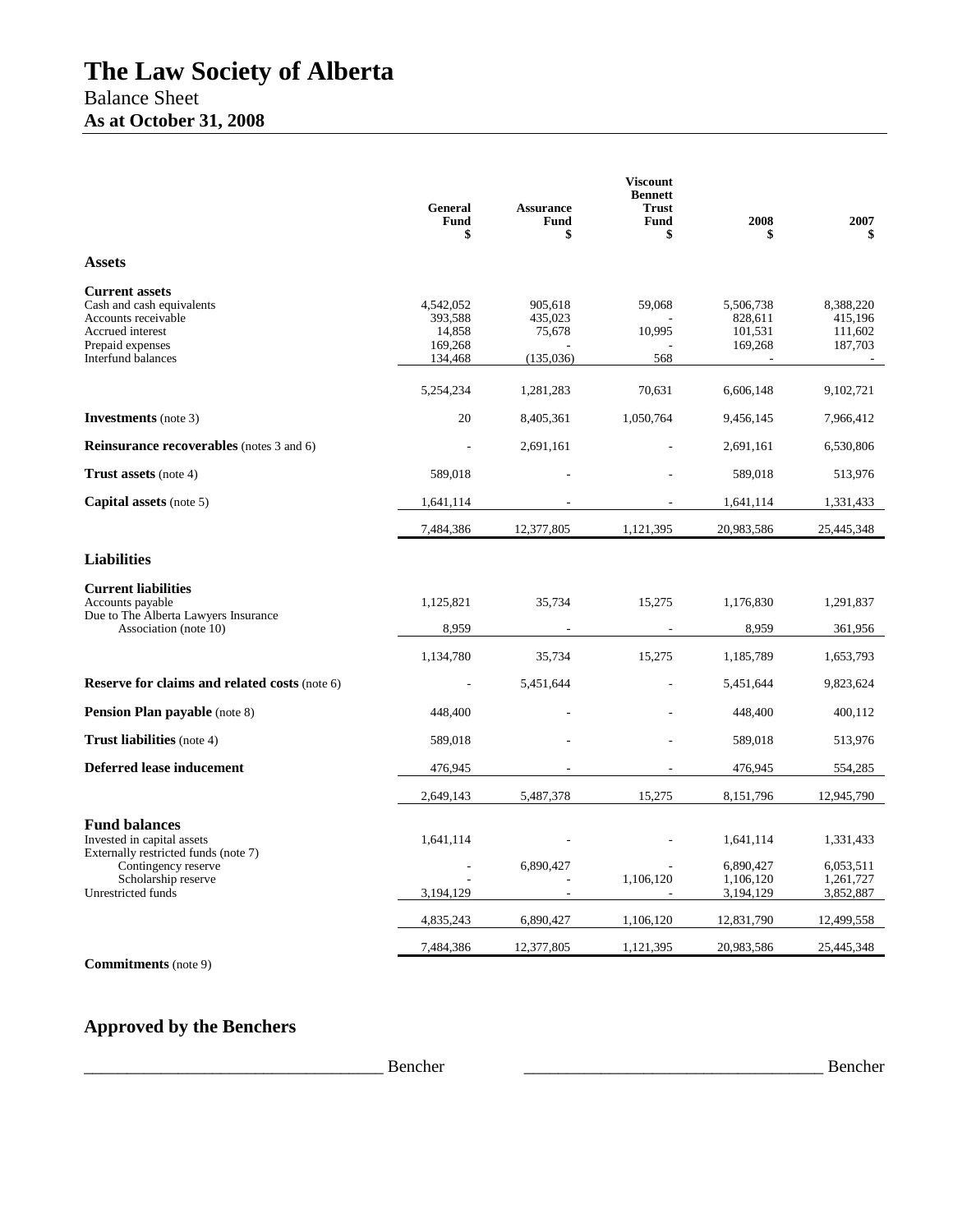# **The Law Society of Alberta**

# Statement of Revenue, Expenses and Fund Balances

**For the year ended October 31, 2008**

|                                                                    | General<br>Fund<br>\$ | <b>Assurance</b><br><b>Fund</b><br>\$ | <b>Viscount</b><br><b>Bennett</b><br><b>Trust</b><br>Fund<br>\$ | 2008                 | 2007<br>\$         |
|--------------------------------------------------------------------|-----------------------|---------------------------------------|-----------------------------------------------------------------|----------------------|--------------------|
| <b>Revenue</b>                                                     |                       |                                       |                                                                 |                      |                    |
| Practice fees                                                      | 10,086,444            | 5,447,722                             |                                                                 | 15,534,166           | 14,677,924         |
| Investment income                                                  | 268,255               | 636,508                               | 45,116                                                          | 949,879              | 1,433,076          |
| Unrealized loss on investments                                     |                       | (1,605,267)                           | (157, 172)                                                      | (1,762,439)          | (463,670)          |
| Management fee (note 10)                                           | 931,100               |                                       |                                                                 | 931,100              | 871,570            |
| Enrolment and application fees                                     | 365,250               |                                       | ÷,                                                              | 365,250              | 405,960            |
| Other                                                              | 96,974                |                                       |                                                                 | 96,974               | 109,068            |
| Fines and penalties                                                | 16,800                |                                       |                                                                 | 16,800               | 27,432             |
|                                                                    | 11,764,823            | 4,478,963                             | (112,056)                                                       | 16, 131, 730         | 17,061,360         |
| <b>Expenses</b>                                                    |                       |                                       |                                                                 |                      |                    |
| Corporate costs                                                    |                       |                                       |                                                                 |                      |                    |
| Premises operating costs                                           | 1,090,682             |                                       |                                                                 | 1,090,682            | 1,095,921          |
| General corporate costs<br>Amortization                            | 715,921               |                                       |                                                                 | 715,921              | 544,839            |
| <b>Outside services</b>                                            | 637,917<br>458,062    | 47,885                                | 3,551                                                           | 637,917<br>509,498   | 568,679<br>353,816 |
| Computer operating costs                                           | 288,492               | 80                                    |                                                                 | 288,572              | 369,130            |
| Indemnity bond fees                                                |                       | 259,985                               | ÷,                                                              | 259,985              | 366,084            |
| Departments, programs and committees                               |                       |                                       |                                                                 |                      |                    |
| Secretariat                                                        | 1,247,919             |                                       |                                                                 | 1,247,919            | 1.181.151          |
| Counsel                                                            | 1,132,022             |                                       | ÷,                                                              | 1,132,022            | 1,154,241          |
| Member Audits                                                      |                       | 1,547,336                             |                                                                 | 1,547,336            | 1,275,786          |
| Complaints<br>Assurance and Custodianships                         | 1,177,548             | 420,500                               |                                                                 | 1,177,548<br>420,500 | 941,690<br>524,189 |
| Membership                                                         | 966,307               |                                       |                                                                 | 966,307              | 899,738            |
| Administration and Human Resources                                 | 695,203               |                                       |                                                                 | 695,203              | 621.876            |
| <b>Information Technology</b>                                      | 365.627               |                                       |                                                                 | 365,627              | 337,273            |
| Accounting                                                         | 426,373               |                                       |                                                                 | 426,373              | 357,574            |
| Practice Advisor                                                   | 466,634               |                                       |                                                                 | 466,634              | 457,930            |
| Investigations                                                     | 883,611               |                                       |                                                                 | 883,611              | 856,281            |
| Communications                                                     | 638,752               |                                       |                                                                 | 638,752              | 673,333            |
| Privacy and Records Management<br>Member Regulation Administration | 303,089<br>456,505    |                                       | ÷                                                               | 303,089<br>456,505   | 408,776<br>380,093 |
| <b>Practice Review</b>                                             | 227,659               |                                       |                                                                 | 227,659              | 230,459            |
| Grants and contributions                                           | 1,747,652             |                                       |                                                                 | 1,747,652            | 1,367,077          |
| (Recovery) provision for claims and related costs (note 6)         |                       | (211, 377)                            |                                                                 | (211, 377)           | 518,451            |
| Scholarships                                                       |                       |                                       | 40,000                                                          | 40,000               | 40,000             |
|                                                                    | 13,925,975            | 2,064,409                             | 43,551                                                          | 16,033,935           | 15,524,387         |
| Less recovered costs                                               | 173.375               | 61,062                                | $\overline{\phantom{a}}$                                        | 234,437              | 171,761            |
| Interfund management fee                                           | 1,638,700             | (1,638,700)                           | $\overline{\phantom{a}}$                                        | ÷,                   |                    |
|                                                                    | 12,113,900            | 3,642,047                             | 43,551                                                          | 15,799,498           | 15,352,626         |
|                                                                    |                       |                                       |                                                                 |                      |                    |
| Excess (deficiency) of revenue over expenses for<br>the year       | (349,077)             | 836,916                               | (155,607)                                                       | 332,232              | 1,708,734          |
| Fund balance – beginning of year                                   | 5,184,320             | 6,053,511                             | 1,261,727                                                       | 12,499,558           | 8,384,101          |
| Transitional adjustment on adoption of new accounting<br>policies  |                       |                                       |                                                                 |                      | 2,406,723          |
| Fund balance – end of year                                         | 4,835,243             | 6,890,427                             | 1,106,120                                                       | 12,831,790           | 12,499,558         |
|                                                                    |                       |                                       |                                                                 |                      |                    |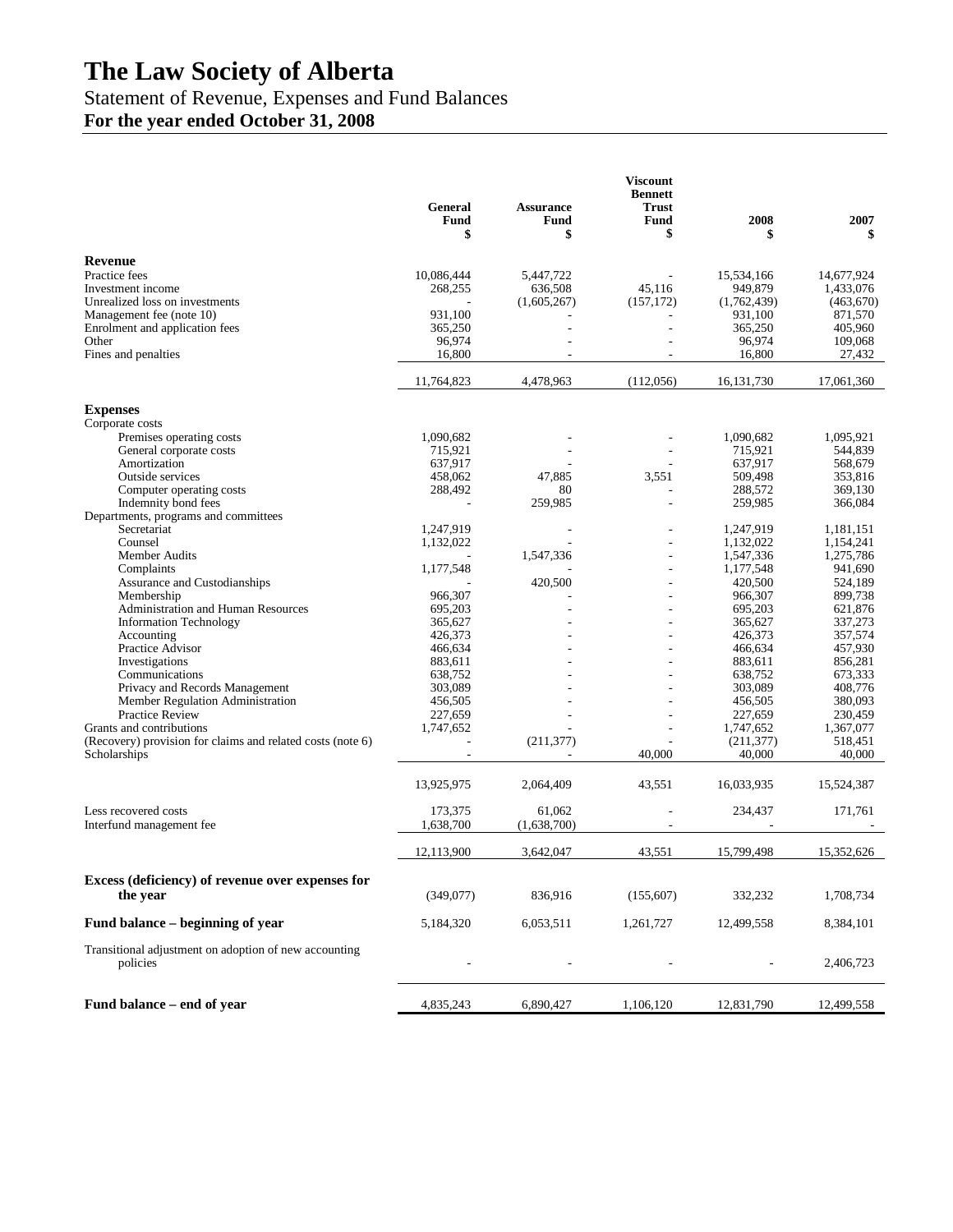# **The Law Society of Alberta**

# Statement of Cash Flows **For the year ended October 31, 2008**

|                                                                                                                                                                                                                                                    | <b>General</b><br>Fund<br>\$   | <b>Assurance</b><br>Fund<br>\$                   | <b>Viscount</b><br><b>Bennett</b><br><b>Trust</b><br>Fund<br>\$ | 2008                                                                   | 2007<br>\$                                                          |
|----------------------------------------------------------------------------------------------------------------------------------------------------------------------------------------------------------------------------------------------------|--------------------------------|--------------------------------------------------|-----------------------------------------------------------------|------------------------------------------------------------------------|---------------------------------------------------------------------|
| Cash provided by (used in)                                                                                                                                                                                                                         |                                |                                                  |                                                                 |                                                                        |                                                                     |
| <b>Operating activities</b><br>Excess (deficiency) of revenue over expenses for<br>the year                                                                                                                                                        | (349,077)                      | 836,916                                          | (155,607)                                                       | 332,232                                                                | 1,708,734                                                           |
| Items not affecting cash<br>Amortization<br>(Gain) loss on sale of investments<br>Unrealized loss on investments<br>Provision for claims and related costs (note 6)<br>Increase (decrease) in Pension Plan payable<br>Decrease in lease inducement | 637,917<br>52,093<br>(77, 340) | (325, 585)<br>1,605,267<br>(211, 377)<br>(3,805) | 806<br>157,172                                                  | 637,917<br>(324,779)<br>1,762,439<br>(211, 377)<br>48,288<br>(77, 340) | 568,679<br>(698, 810)<br>463,670<br>518,451<br>67,676<br>(124, 467) |
|                                                                                                                                                                                                                                                    | 263,593                        | 1,901,416                                        | 2,371                                                           | 2,167,380                                                              | 2,503,933                                                           |
| Change in non-cash working capital items                                                                                                                                                                                                           | (2,424,392)                    | 1,556,851                                        | 14,627                                                          | (852, 914)                                                             | 115,990                                                             |
| Claims and related costs paid – net of recoveries<br>(note 6)                                                                                                                                                                                      |                                | (320, 958)                                       |                                                                 | (320, 958)                                                             | (201, 429)                                                          |
|                                                                                                                                                                                                                                                    | (2,160,799)                    | 3,137,309                                        | 16,998                                                          | 993,508                                                                | 2,418,494                                                           |
| <b>Investing and financing activities</b><br>Proceeds on disposal of investments<br>Purchase of investments<br>Purchase of capital assets                                                                                                          | (947, 598)                     | 2,488,132<br>(5,365,810)                         | 14,855<br>(64, 569)<br>$\overline{\phantom{a}}$                 | 2,502,987<br>(5,430,379)<br>(947, 598)                                 | 3,164,528<br>(2,084,385)<br>(346,581)                               |
|                                                                                                                                                                                                                                                    | (947, 598)                     | (2,877,678)                                      | (49,714)                                                        | (3,874,990)                                                            | 733,562                                                             |
| Increase (decrease) in cash and cash<br>equivalents                                                                                                                                                                                                | (3,108,397)                    | 259,631                                          | (32,716)                                                        | (2,881,482)                                                            | 3,152,056                                                           |
| Cash and cash equivalents – beginning of<br>the year                                                                                                                                                                                               | 7,650,449                      | 645,987                                          | 91,784                                                          | 8,388,220                                                              | 5,236,164                                                           |
| Cash and cash equivalents – end of the year                                                                                                                                                                                                        | 4,542,052                      | 905,618                                          | 59,068                                                          | 5,506,738                                                              | 8,388,220                                                           |
| Cash and cash equivalents are comprised of<br>Cash<br>Treasury bills                                                                                                                                                                               | 937,863<br>3,604,189           | 168,042<br>737,576                               | 21,269<br>37,799                                                | 1,127,175<br>4,379,564                                                 | 1,310,412<br>7,077,808                                              |
|                                                                                                                                                                                                                                                    | 4.542.052                      | 905,618                                          | 59,068                                                          | 5,506,738                                                              | 8,388,220                                                           |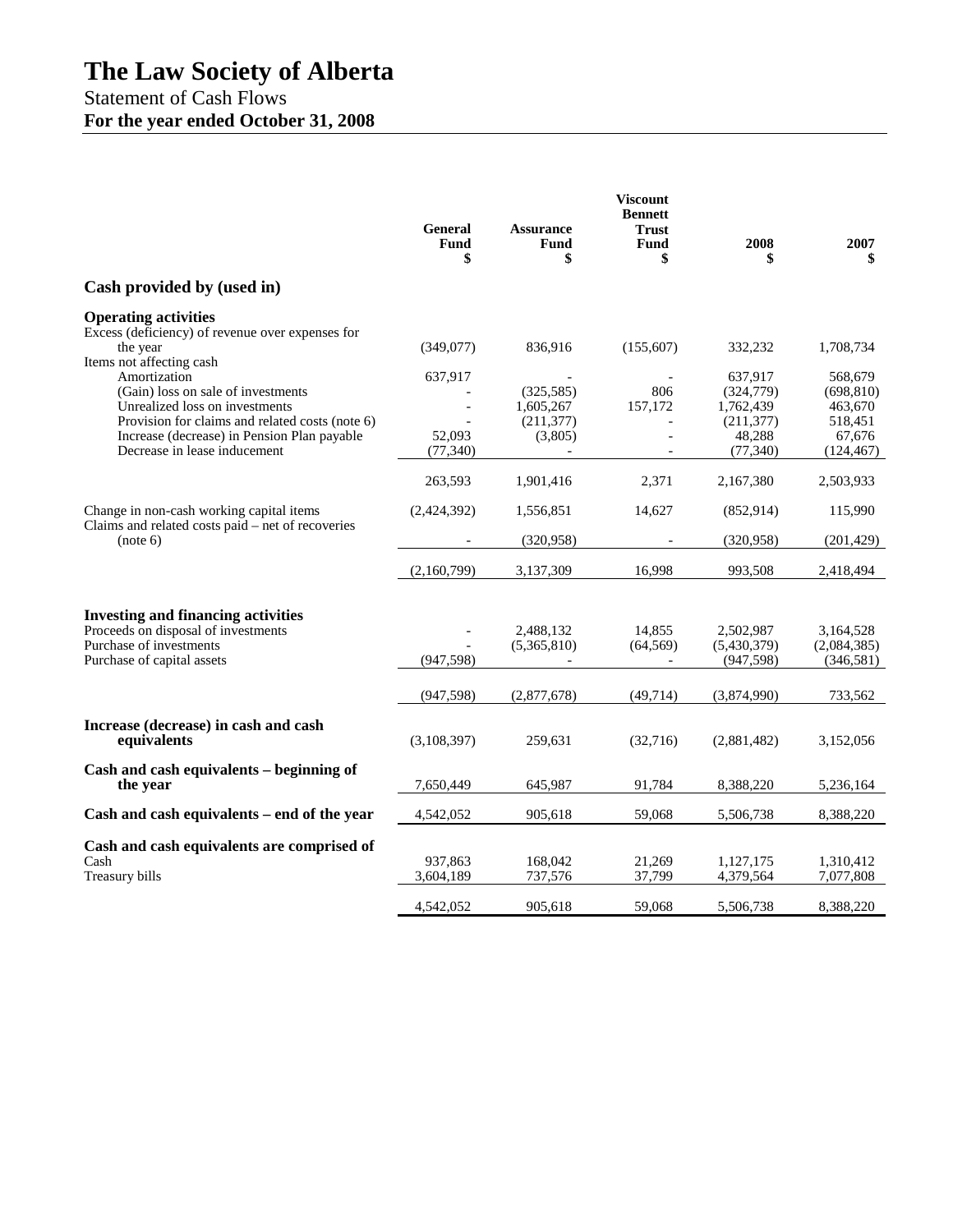### **1 General**

The Law Society of Alberta (the "Society") operates under the authority of the Legal Profession Act, Chapter L-8, Revised Statutes of Alberta 2000. The Society administers programs which help promote a high standard of legal services and professional conduct through governance and regulation of the independent legal profession.

#### **2 Changes in accounting policies**

#### **Effective in future years**

a) Financial Instruments – Disclosure and Presentation

The CICA has issued two new accounting standards 3862 *Financial Instruments – Disclosures,* and Section 3863 *Financial Instruments – Presentation.* These sections will replace Section 3861 *Financial Instruments – Disclosure and Presentation,* at the option of the Organization*,* revising and enhancing disclosure requirements while carrying forward its presentation requirements. These new sections will place increased emphasis on disclosure about the nature and extent of risks arising from financial instruments and how the entity manages those risks. The effective date is for fiscal years beginning on October 1, 2008 and is currently under consideration by management. This new requirement is for disclosure only and will not impact the financial results of the Society.

b) Section 4400, Financial Statement Presentation by Not-For-Profit Organizations

Recent amendments to Section 4400, Financial Statement Presentation by Not-For-Profit Organizations will modify the requirements with respect to various elements of financial statement presentation. These amendments include preparation of the cash flow statement in accordance with handbook Section 1540.

The new standard applies to the financial statements relating to the fiscal years beginning on or after January 1, 2009, specifically November 1, 2009 for the Society. This standard will impact the Society's disclosures provided but will not affect the Society's results or financial position.

#### **3 Summary of significant accounting policies**

#### **Fund accounting**

The Society has the following funds:

#### **General Fund**

The General Fund is an unrestricted fund which provides for the administration and governance of the Society's day to day business.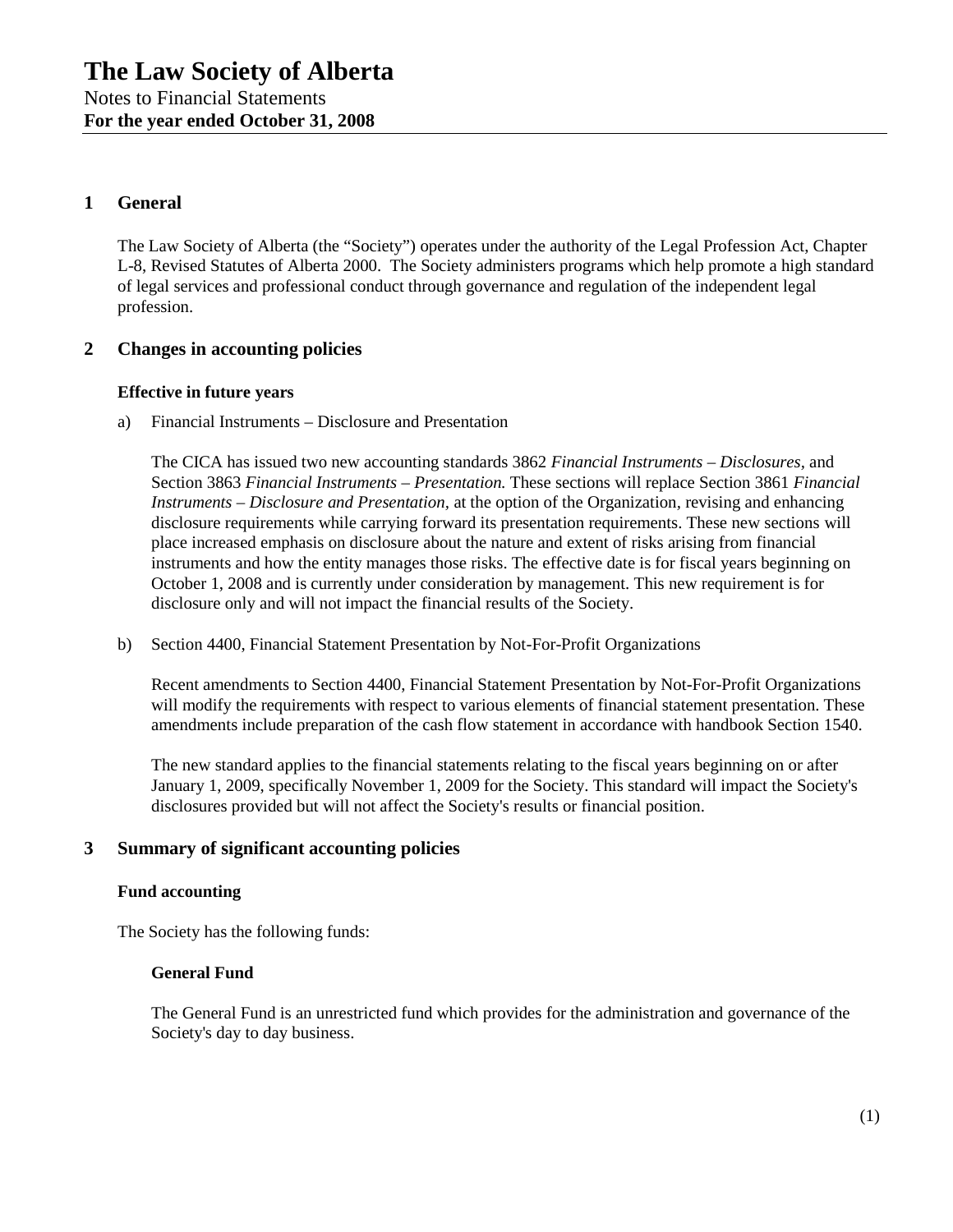#### **Assurance Fund**

The Assurance Fund is a restricted fund which is maintained to reimburse, at the discretion of the Benchers, the principal amount of those losses caused by a member through the misappropriation or wrongful conversion of money or other property entrusted to or received by a member in the member's capacity as a barrister and solicitor and in the course of the member's practice as a barrister and solicitor in Alberta.

In addition, the Assurance Fund is maintained to provide for the cost of review of members' trust accounts, custodianships and the investigation of claims.

#### **Viscount Bennett Trust Fund**

The Viscount Bennett Trust Fund is a restricted fund, the principal of which was gifted to the Society by the Right Honourable Viscount Bennett. The income generated by this fund is to be used for scholarships, medals and prizes for students-at-law, resident in Alberta.

#### **Financial Instruments**

Financial Instruments are initially recognized at fair value on the balance sheet. The Society has classified each financial instrument into the following categories:

| Category                     | <b>Financial Instrument</b>                     |
|------------------------------|-------------------------------------------------|
| Loans and receivables        | Accounts receivable, accrued interest           |
| Held-for-trading             | Investments, Trust Assets                       |
| <b>Financial liabilities</b> | Accounts payable, Due to the Alberta Lawyers    |
|                              | <b>Insurance Association, Trust Liabilities</b> |

Subsequent measurement of the financial instruments is based on their classification. Financial loans and receivables and other financial liabilities are measured at cost or amortized cost. Held-for-trading instruments are measured at fair market value with unrealized gains or losses recognized in the statement of operations.

#### **Revenue recognition**

Members' fees set by the Benchers, which are billed in February, are recognized in the General Fund, as revenue in the fiscal period in which they are due. The Assurance Fund levy is also set by the Benchers and is billed at the same time as members' fees. The levy is recognized, in the Assurance Fund, as revenue in the fiscal period in which they are due. Members' fees and the levy are included in the line item titled practice fees. Investment income earned on resources is recognized in the fund to which the resources are maintained.

#### **Recoveries**

Recoveries from insurers and other third parties are recorded as revenue when they can be reasonably estimated and collectability is reasonably assured. Otherwise, the recovery is recorded when received.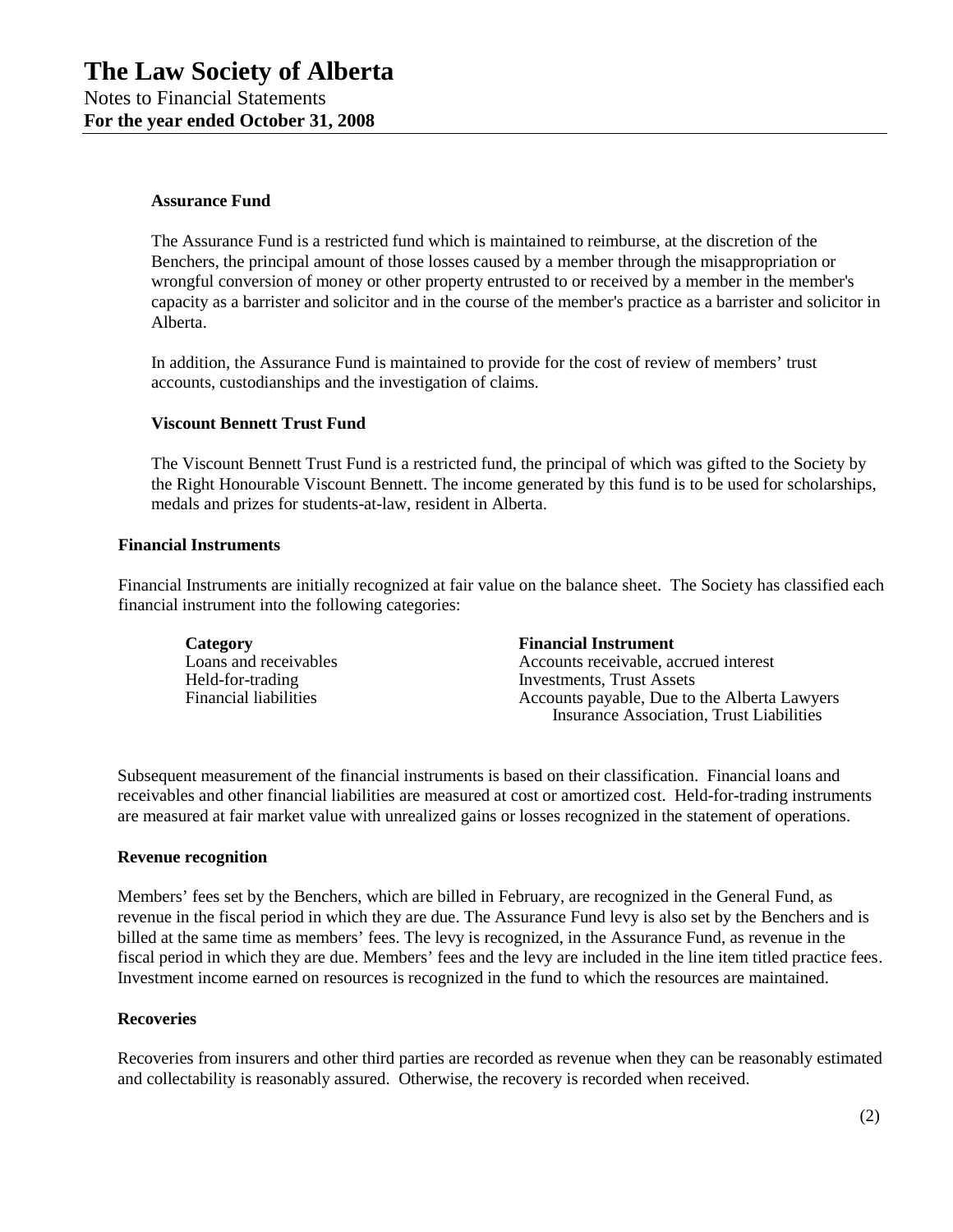#### **Provision for claims and related costs**

The provision for claims and related costs of the Assurance Fund is based upon the change from year to year in the reinsurance recoverables and reserve for claims and related costs. The reserve value is based on the greater of the Society's value and the Actuary's discounted value.

The Society's actuary is engaged to provide an annual valuation of the reserve for claims and related costs for the Assurance Fund in accordance with the standards of practice adopted by the Canadian Institute of Actuaries. For the purpose of this actuarial valuation, the actuary is making use of certain information contained in the Society's financial records.

#### **Reinsurance recoverables**

In the normal course of business, the Society seeks to limit exposure to losses on large risks by purchasing reinsurance from reinsurers. The amounts reported in the balance sheet include estimates of amounts expected to be recovered from reinsurers on incurred losses that have not yet been paid.

The provision for claims and related costs has been disclosed on a gross basis with an offsetting asset reflecting the reinsurance recoverables.

#### **Cash and cash equivalents**

Cash and cash equivalents include cash and short-term investments that are highly liquid and are readily convertible to known amounts of cash and are subject to insignificant risk of change in value.

#### **Capital assets**

Capital assets are recorded at cost net of accumulated amortization. Amortization is calculated on a straightline basis at the following annual rates:

| Furniture and equipment | 20%                                          |
|-------------------------|----------------------------------------------|
| Computer                | 33-1/3%                                      |
| Leasehold improvements  | Over lease term (ranging from 4 to 10 years) |

#### **Deferred lease inducement**

The deferred lease inducement, representing the benefit of cash inducements, is amortized over the remaining term of the lease.

#### **Income taxes**

The Society meets the qualifications of a non-profit organization as defined in the Income Tax Act and as such, is exempt for income taxes.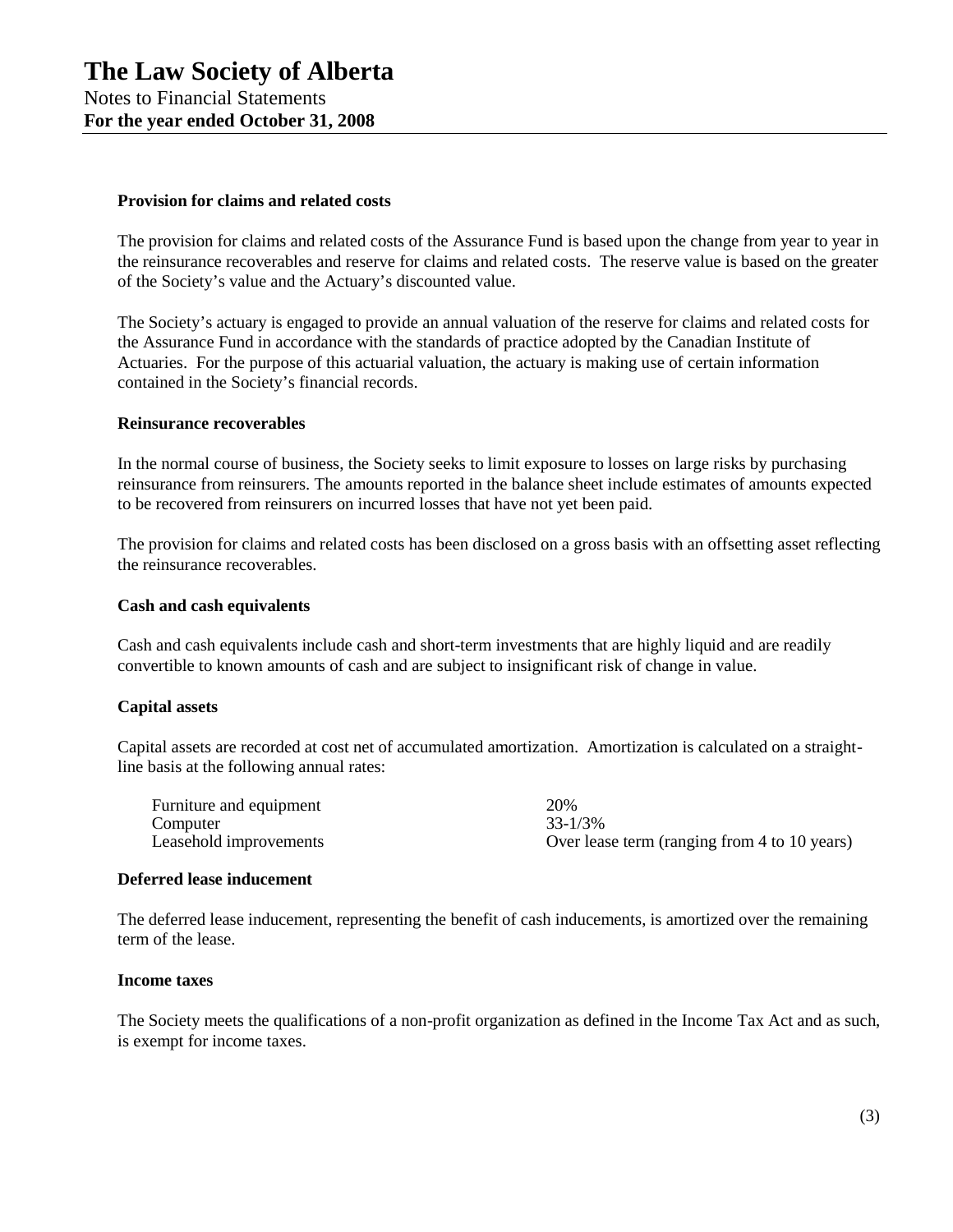#### **Donated services**

A portion of the Society's work is dependent on the voluntary service of many members, particularly the significant contribution of the Benchers. These services are not normally purchased by the Society and due to the difficulty in determining their fair value, donated services are not recognized in these financial statements.

#### **Use of estimates**

Some items in the financial statements are measured using management's best estimates based on assumptions that reflect the most probable set of economic conditions and planned course of action. It is possible, based on existing knowledge, changes in the future conditions would require a material change in the recognized amounts of certain items.

#### **Comparative figures**

Certain prior year figures have been reclassified to conform with the current year's presentation.

### **4 Trust assets and liabilities**

The Legal Profession Act provides that lawyers' trust funds which cannot be disbursed may be forwarded to the Society. In 2008, approximately \$212,000 (2007 – \$119,000) was received. The Society holds the funds in trust for a five year period and thereafter forwards any unclaimed funds to the Alberta Law Foundation. Amounts forwarded to the Alberta Law Foundation for the 2008 fiscal year end were approximately \$45,000 (2007 – \$92,000).

#### **5 Capital assets**

|                         |            | 2008                                     |                  |                  |  |  | 2007 |
|-------------------------|------------|------------------------------------------|------------------|------------------|--|--|------|
|                         | Cost<br>\$ | <b>Accumulated</b><br>amortization<br>\$ | <b>Net</b><br>\$ | <b>Net</b><br>\$ |  |  |      |
| Furniture and equipment | 350,095    | 223,781                                  | 126,314          | 138,173          |  |  |      |
| Computer                | 1,842,490  | 1,123,274                                | 719,216          | 393,667          |  |  |      |
| Leasehold improvements  | 1,288,952  | 493,368                                  | 795,584          | 799,593          |  |  |      |
|                         | 3,481,537  | 1,840,423                                | 1,641,114        | 1,331,433        |  |  |      |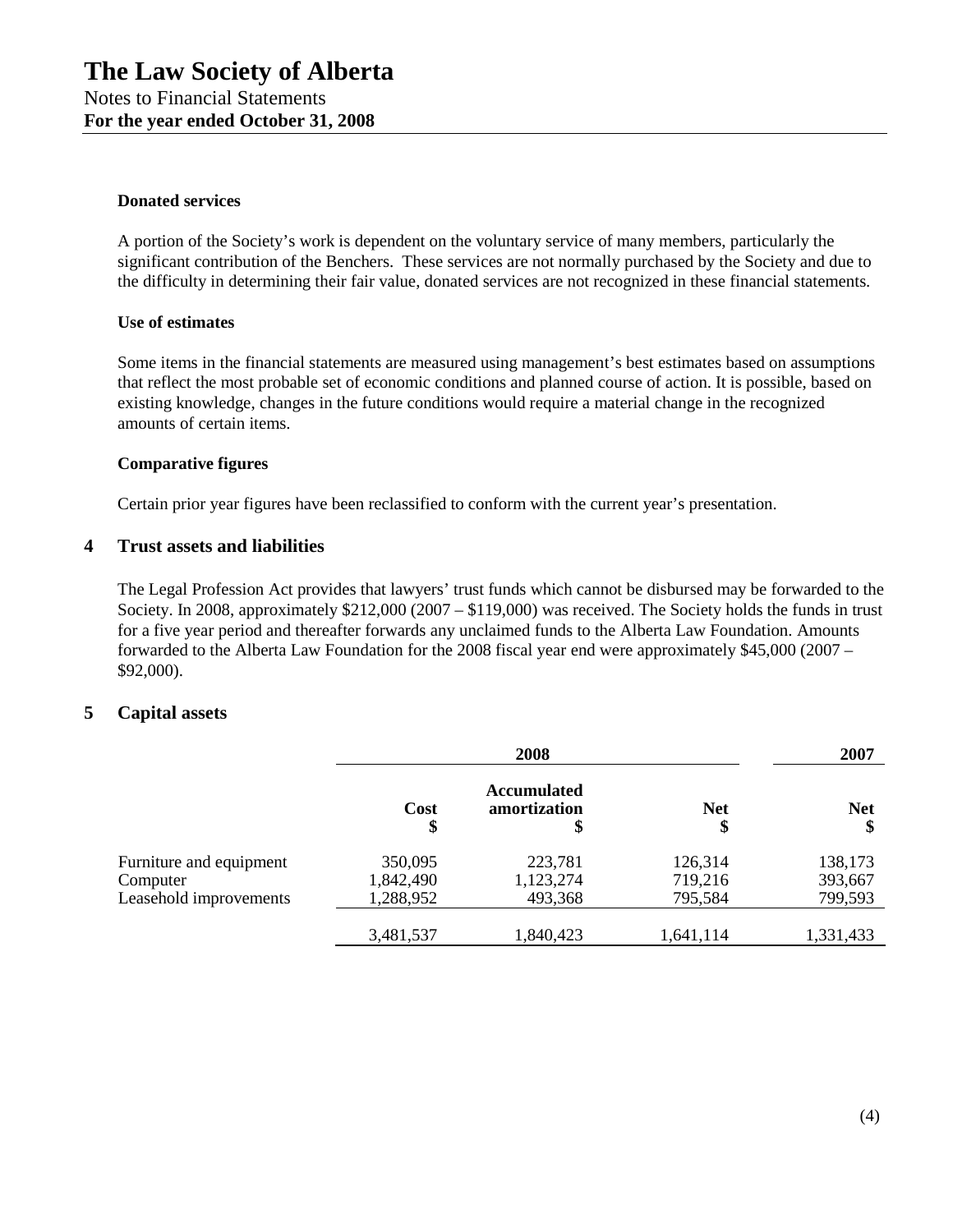#### **6 Reserve for claims and related costs**

The change in reinsurance recoverables is summarized as follows:

|                                              | 2008        | 2007      |
|----------------------------------------------|-------------|-----------|
| Reinsurance recoverables – beginning of year | 6,530,806   | 5,884,287 |
| Increase (decrease) due to claims experience | (3,839,645) | 646,519   |
| Reinsurance recoverables – end of year       | 2,691,161   | 6,530,806 |

The change in the reserve for claims and related costs is summarized as follows:

|                                                                                            | 2008<br>\$                         | 2007                            |
|--------------------------------------------------------------------------------------------|------------------------------------|---------------------------------|
| Reserve for claims and related costs – beginning of year                                   | 9,823,624                          | 8,860,083                       |
| Claims paid<br>Related costs paid and accrued<br>Recoveries from members and third parties | (914, 834)<br>(20, 814)<br>614,690 | (194, 983)<br>(11,096)<br>4,650 |
| Increase (decrease) due to claims experience                                               | 9,502,666<br>(4,051,022)           | 8,658,654<br>1,164,970          |
| Reserve for claims and related costs – end of year                                         | 5,451,644                          | 9,823,624                       |

A portion of the reserve for claims and related costs is expected to be paid within the next fiscal year. This amount cannot be reasonably determined and therefore has not been included in current liabilities.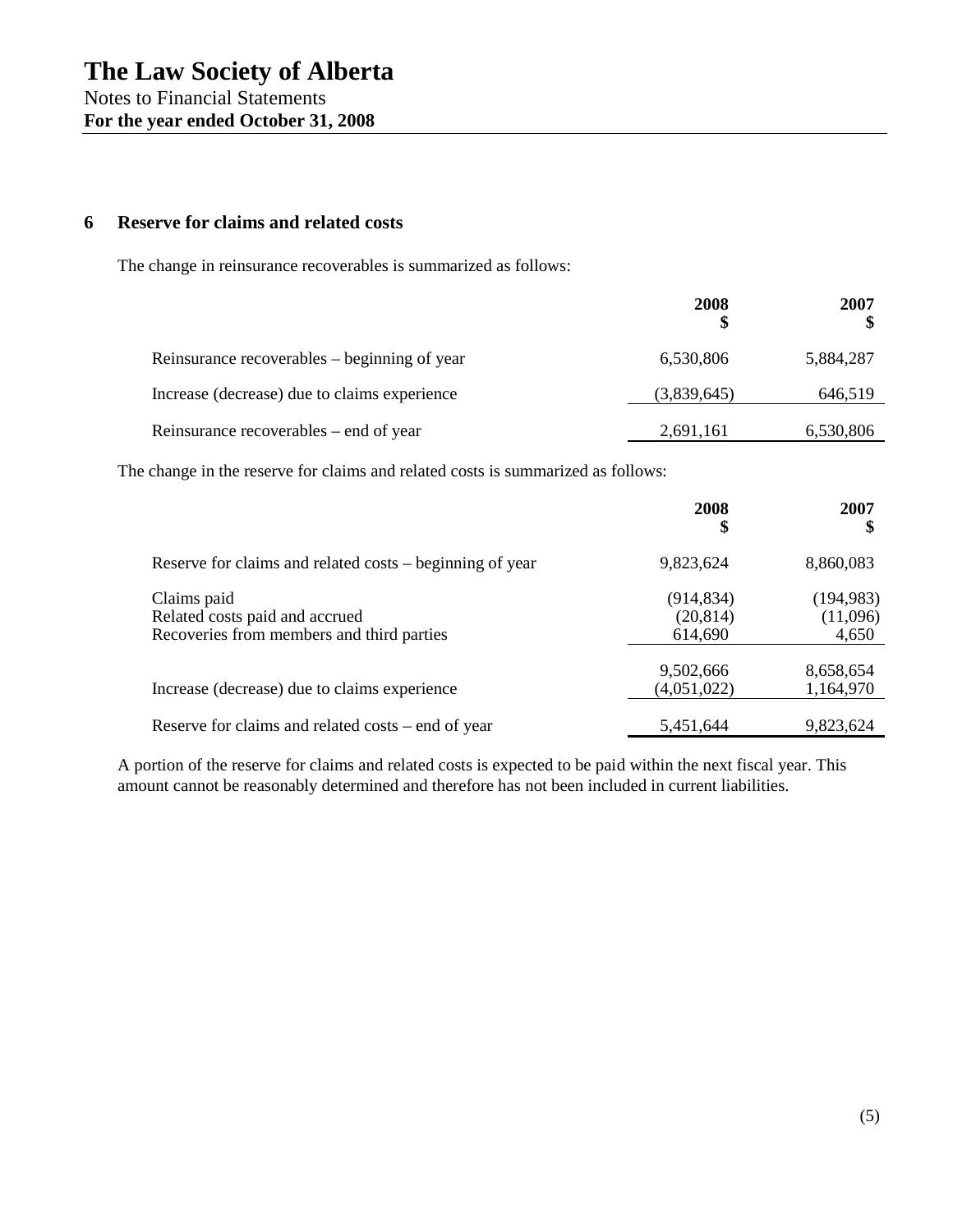In summary, the net exposure is summarized as follows:

|                                                                                                         | 2008<br>\$                         | 2007<br>\$                      |
|---------------------------------------------------------------------------------------------------------|------------------------------------|---------------------------------|
| Reserve for claims and related costs – beginning of year<br>Reinsurance recoverable – beginning of year | 9,823,624<br>(6,530,806)           | 8,860,083<br>(5,884,287)        |
| Net exposure $-$ beginning of year                                                                      | 3,292,818                          | 2,975,796                       |
| Claims paid<br>Related costs paid and accrued<br>Recoveries from members and third parties              | (914, 834)<br>(20, 814)<br>614,690 | (194, 983)<br>(11,096)<br>4,650 |
|                                                                                                         | 2,971,860                          | 2,774,367                       |
| Provision for claims and related costs                                                                  | (211, 377)                         | 518,451                         |
| Net exposure $-$ end of year                                                                            | 2,760,483                          | 3,292,818                       |
| Reserve for claims and related costs – end of year<br>Reinsurance recoverable – end of year             | 5,451,644<br>(2,691,161)           | 9,823,624<br>(6,530,806)        |
| Net exposure $-$ end of year                                                                            | 2,760,483                          | 3,292,818                       |

The discount rate applied by the actuary at October 31, 2008 is 3.7% (2007 – 4.50%). The undiscounted reserve balance at October 31, 2008 is \$5.1 million.

Claims which took place prior to March 10, 1986 and reported by March 10, 1987 are insured by bond, subject to a \$250,000 annual aggregate deductible, to the extent of \$15,000,000 for each occurrence. Claims occurring after March 10, 1986 and before November 1, 1997 are not insured by bond coverage. Effective November 1, 1997, the Society purchased an indemnity bond of \$2,000,000 annual aggregate with a \$1,000,000 annual aggregate deductible. Effective November 1, 2001, the Society purchased an indemnity bond of \$10,000,000 annual aggregate with a \$1,000,000 annual aggregate deductible. Effective November 1, 2007, the Society purchased an indemnity bond of \$10,000,000 annual aggregate with a \$1,500,000 annual aggregate deductible.

## **7 Restricted funds**

#### **Contingency reserve**

The Contingency reserve is for future liabilities that may arise as a result of significant adverse claims experience. In the current year, revenue of the Assurance Fund were in excess of expenses and management fees by \$836,912 (2007 – \$1,424,446) and this amount was therefore added to the contingency reserve.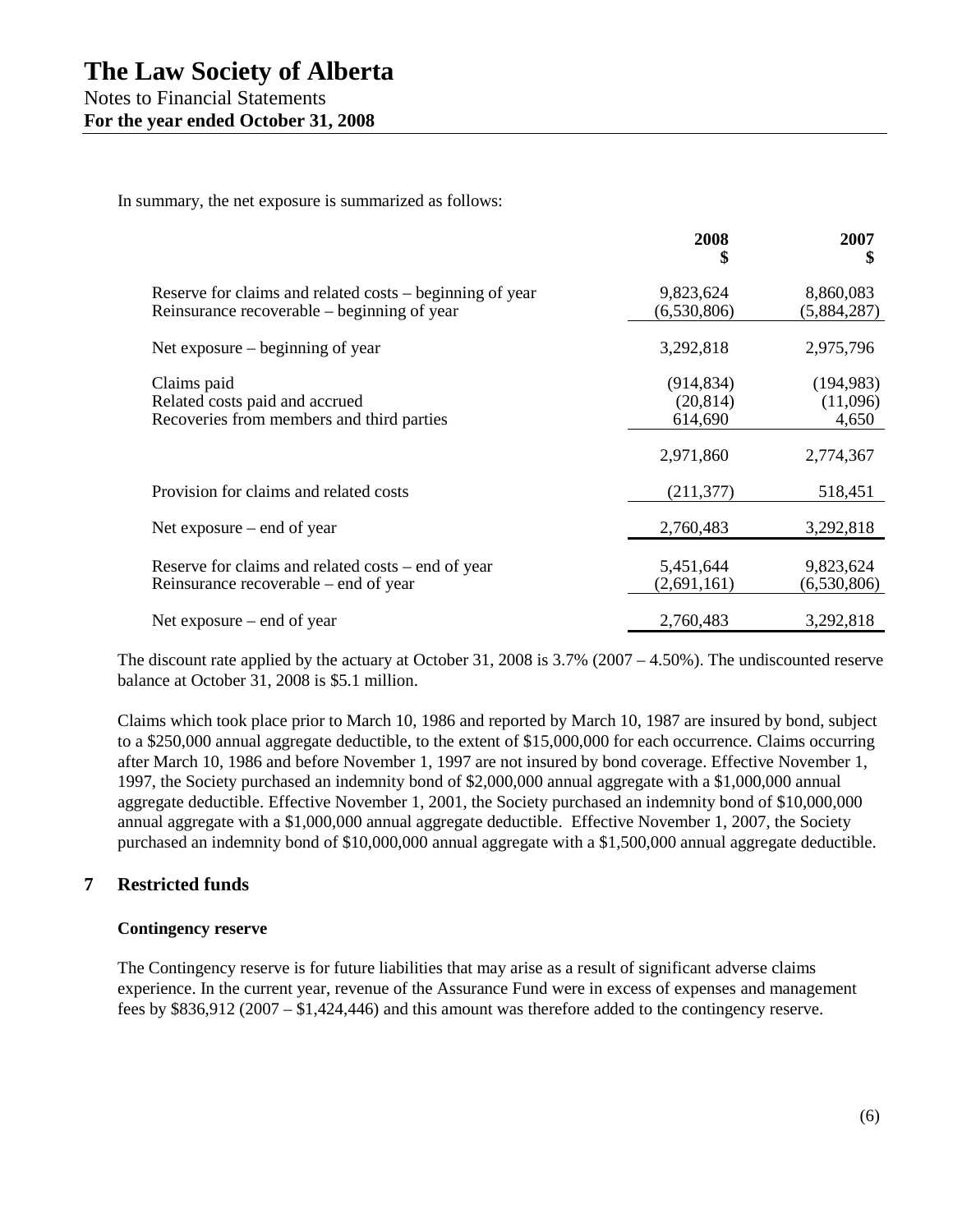#### **Scholarship reserve**

In the current year, expenses were in excess of revenues by \$155,606 and this amount was therefore drawn from the reserve  $(2007 - $29,073)$  added to the reserve).

# **8 Pension plan**

The Society provides a non-contributory defined benefit pension plan to eligible management employees based on earnings and years of service. On advice of its actuary as of October 31, 2008, the details of the pension plan are as follows:

|                                                    | 2008<br>\$ | 2007<br>\$ |
|----------------------------------------------------|------------|------------|
| <b>Reconciliation of fair value of plan assets</b> |            |            |
| Fair value of plan assets – Beginning of year      | 2,338,957  | 2,809,453  |
| Society contributions during year                  | 84,690     | 91,523     |
| Actual return on plan assets                       | (325,589)  | 189,900    |
| Less benefits paid during year                     | (141, 318) | (751, 919) |
|                                                    |            |            |
| Fair value of plan assets – Ending of year         | 1,956,740  | 2,338,957  |
| Reconciliation of the accrued benefit obligation   |            |            |
| Accrued benefit obligation – Beginning of year     | 2,403,111  | 2,873,881  |
| Current service cost                               | 117,929    | 142,396    |
| Interest on accrued benefit obligation             | 131,528    | 137,448    |
| Actuarial loss (gain) during year                  | (77, 716)  | 1,305      |
| Less benefits paid during year to retirees         | (141, 318) | (751, 919) |
| Accrued benefit obligations – Ending of year       | 2,433,534  | 2,403,111  |
| <b>Plan deficit</b>                                | (476, 794) | (64, 154)  |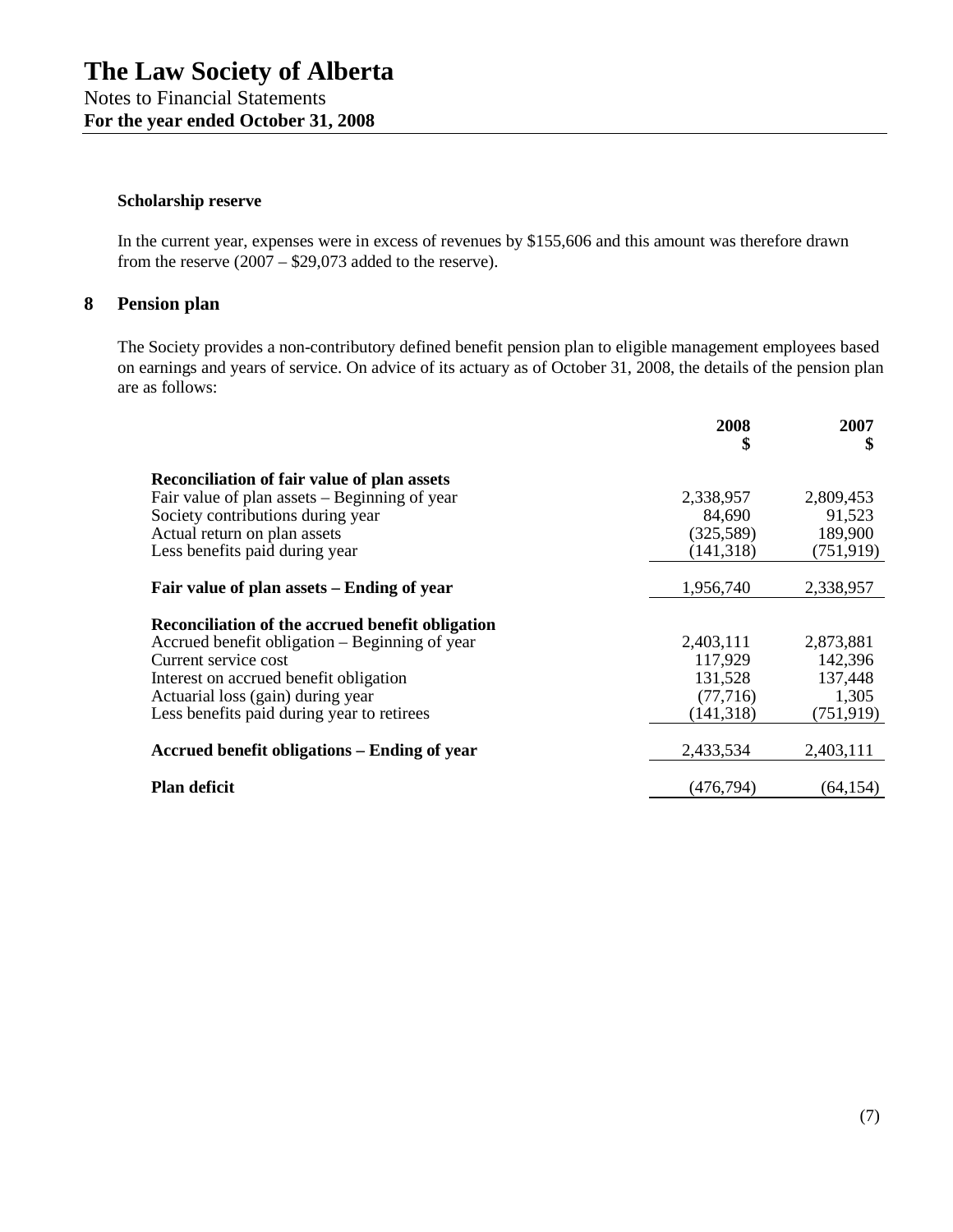|                                                                                     | 2008<br>\$           | 2007<br>\$           |
|-------------------------------------------------------------------------------------|----------------------|----------------------|
| <b>Pension cost</b>                                                                 |                      |                      |
| Current service cost                                                                | 117,929              | 142,396              |
| Interest cost on accrued benefit obligation                                         | 131,528              | 137,448              |
| Expected return on plan assets                                                      | (150, 192)           | (161, 152)           |
| Amortization of transitional obligation                                             | 15,873               | 15,873               |
| Pension cost recognized during year                                                 | 115,138              | 134,565              |
|                                                                                     |                      |                      |
| <b>Accrued benefit asset</b>                                                        |                      |                      |
| Beginning balance – Accrued benefit asset                                           | 23,718               | 66,760               |
| Plus contributions in the year<br>Less pension cost recognized during year          | 84,690<br>(115, 138) | 91,523<br>(134, 565) |
|                                                                                     |                      |                      |
| Ending balance – Accrued benefit asset (liability)                                  | (6,730)              | 23,718               |
|                                                                                     |                      |                      |
| Reconciliation of accrued benefit asset (liability)<br>Funded status (plan deficit) | (476, 794)           | (64, 154)            |
| Unamortized transitional obligation                                                 | 36,506               | 52,379               |
| Unamortized net actuarial loss                                                      | 433,558              | 35,493               |
|                                                                                     |                      |                      |
| <b>Accrued benefit asset (liability)</b>                                            | (6,730)              | 23,718               |
|                                                                                     |                      |                      |

#### **Plan assets**

The plan assets are invested in a variety of financial instruments from money market to primarily a mix of fixed income and equity securities.

| Fixed income              | 35%  |
|---------------------------|------|
| Foreign equities          | 39%  |
| Canadian equity           | 23%  |
| Cash and cash equivalents | 3%   |
|                           | 100% |
|                           |      |

#### **Assumptions**

The actuary used the following rates in its calculations:

|                                             | 2008  | 2007  |
|---------------------------------------------|-------|-------|
| Discount rate $-$ Beginning                 | 5.50% | 5.35% |
| Discount rate $-$ Ending                    | 6.25% | 5.50% |
| Expected long rate of return on plan assets | 6.50% | 6.50% |
| Rate of compensation increase               | 3.50% | 3.50% |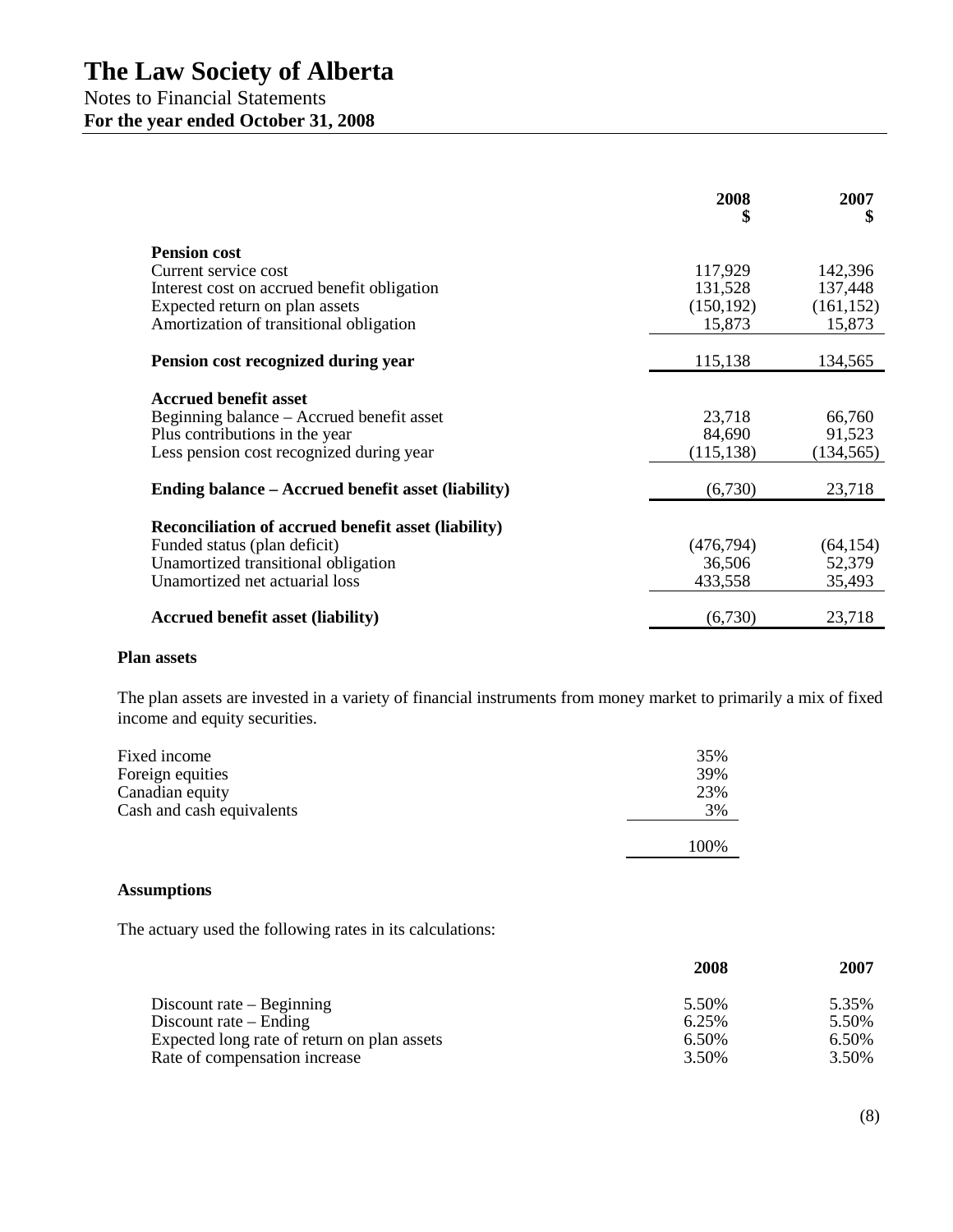# **Supplemental Retirement Plan and top-up payment**

The Society provides to eligible management employees a non-funded Supplemental Retirement Plan (SRP). The SRP is based on earnings and years of service, and has been implemented to top-up the pension payments for those that are above the Canada Revenue Agency ("CRA") maximum.

|                                                    | 2008       | 2007<br>\$ |
|----------------------------------------------------|------------|------------|
| Reconciliation of the accrued benefit obligation   |            |            |
| Accrued benefit obligation – Beginning             | 474,010    | 477,027    |
| Current service cost                               | 18,818     | 18,681     |
| Interest on accrued benefit obligation             | 25,933     | 25,392     |
| Actuarial loss during year                         | (743)      | (23, 569)  |
| Less benefits paid during year for retirees        | (23, 827)  | (23, 521)  |
| <b>Accrued benefit obligation – Ending</b>         | 494,191    | 474,010    |
| <b>Pension cost</b>                                |            |            |
| Current service cost                               | 18,818     | 18,681     |
| Interest cost on accrued benefit obligation        | 25,933     | 25,392     |
| Amortization of net actuarial losses               | 722        | 3,938      |
| Pension cost recognized during year                | 45,473     | 48,011     |
| <b>Accrued benefit liability</b>                   |            |            |
| Beginning balance – accrued benefit liability      | (420, 025) | (395, 535) |
| Plus contributions in the year                     | 23,827     | 23,521     |
| Less pension cost recognized during year           | (45,472)   | (48, 011)  |
| Ending balance – Accrued benefit liability         | (441, 670) | (420, 025) |
| <b>Reconciliation of accrued benefit liability</b> |            |            |
| Funded status (plan deficit)                       | (494, 191) | (474,009)  |
| Unamortized net actuarial loss                     | 52,521     | 53,984     |
|                                                    |            |            |
| <b>Accrued benefit liability</b>                   | (441,670)  | (420, 025) |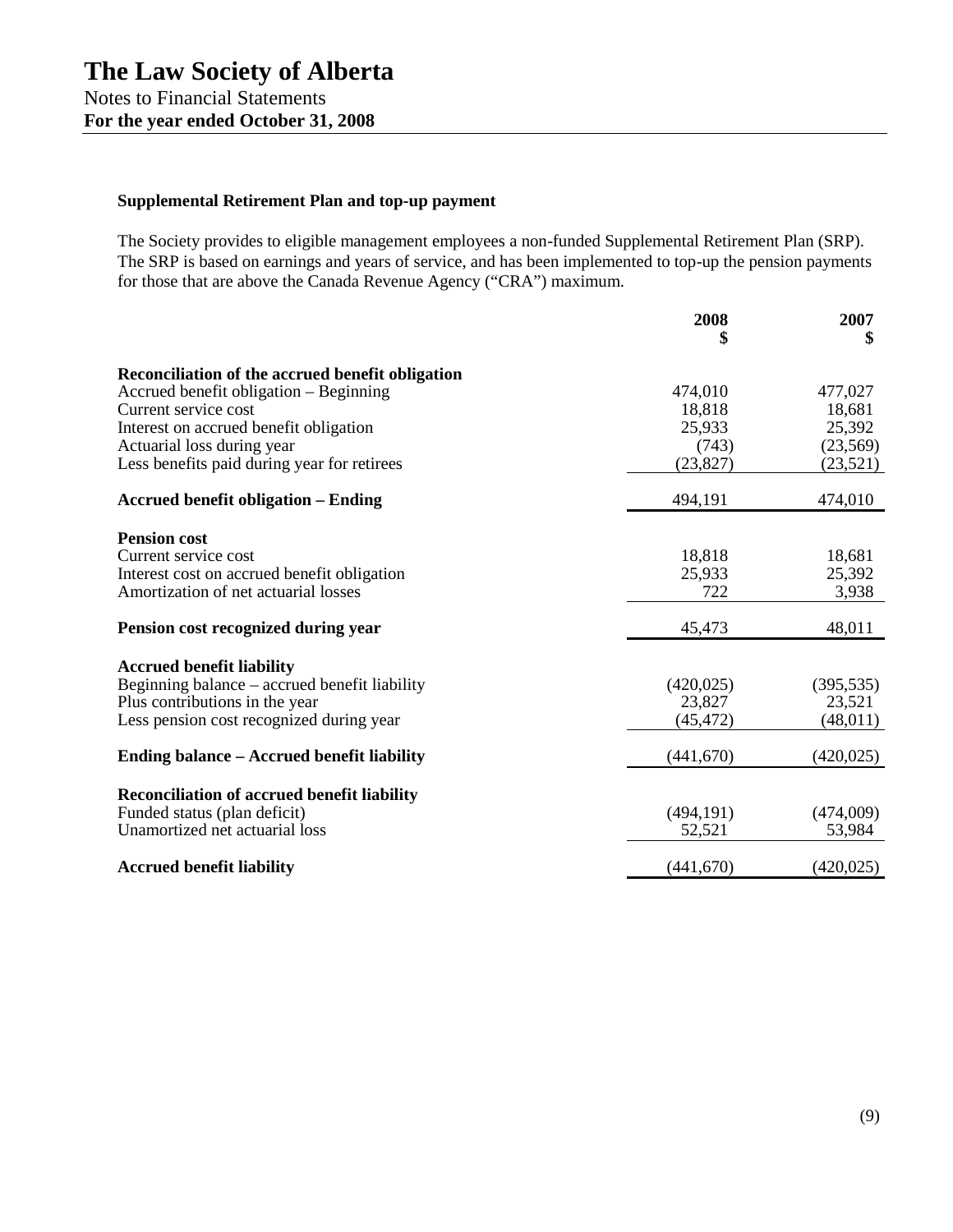#### **Top-up payment**

In a prior year, the Society provided a one-time pension top-up to plan members a result of a 1.1% shortfall due to CRA maximums and was only provided until the SRP was implemented. This amount is held and accrues 4% interest annually until the member retires. The balance remaining pertaining to the top-up at October 31, 2008 was \$nil (2007 – \$3,805).

|                                                                                                                              | 2008<br>\$           | 2007                            |
|------------------------------------------------------------------------------------------------------------------------------|----------------------|---------------------------------|
| Pension plan payable<br>Pension accrued benefit asset (liability)<br>Supplemental plan benefit (liability)<br>Top-up payment | (6,730)<br>(441,670) | 23,718<br>(420, 025)<br>(3,805) |
|                                                                                                                              | (448, 400)           | (400, 112)                      |

#### **9 Commitments**

The Society is committed to lease office space and equipment for various periods up to the year 2014. Future minimum lease payments are as follows:

|                     | Φ         |
|---------------------|-----------|
| 2009                | 1,189,748 |
| 2010                | 1,289,472 |
| 2011                | 1,110,467 |
| 2012                | 1,034,273 |
| 2013 and thereafter | 2,260,157 |
|                     |           |

#### **10 Related party transactions**

The Alberta Lawyers Insurance Association ("ALIA") was incorporated on June 6, 1988 under Part 9 of the Companies Act of Alberta, chapter C-21, RSA 2000. On January 30, 2006, ALIA, by application to the Court of Queen's Bench, was converted from a company limited by guarantee to a company limited by shares. As a result of this conversion, share capital of \$20 was issued representing four common shares; three shares issued to the Society and one common share issued to the person from time to time holding the office of Executive Director of the Society, as bare trustee for the Society. ALIA is now a wholly owned subsidiary of the Society.

ALIA administers a program under which members have mandatory coverage for errors and omissions of \$1,000,000 per occurrence, with an annual aggregate limit of \$2,000,000. ALIA has contracted with the Canadian Lawyers Insurance Association ("CLIA") for group coverage subject to premiums and other assessments that may arise from the agreement with CLIA. ALIA meets the qualifications of a non-profit organization as defined by the Income Tax Act and such is exempt from taxes.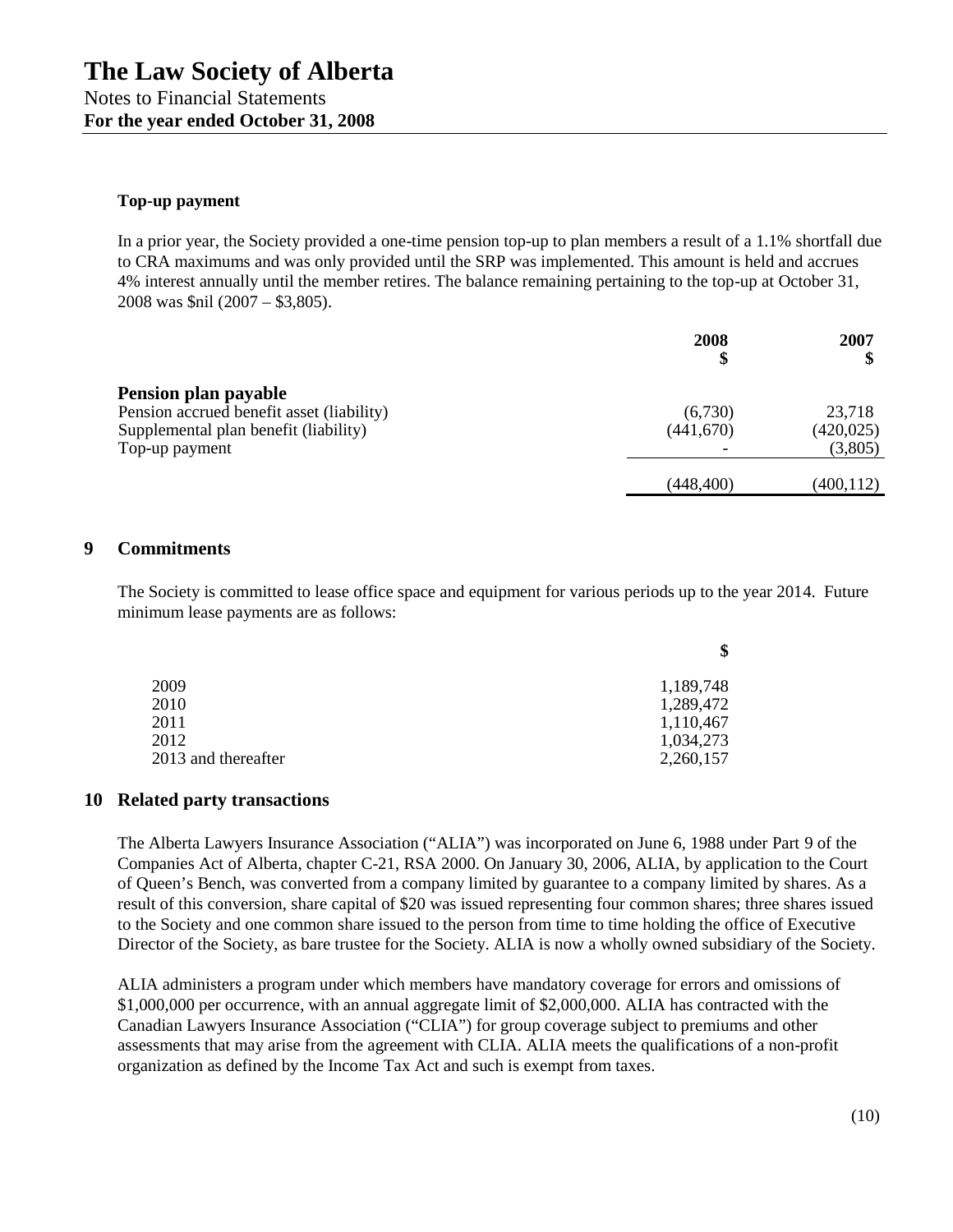The Society does not consolidate, in its financial statements, the results of ALIA. A summary of ALIA's financial information at the year ended June 30, 2008 is as follows:

|                                                    | \$          |
|----------------------------------------------------|-------------|
| Assets                                             | 106,421,663 |
| Liabilities                                        | 55,851,048  |
| Net assets                                         | 50,570,615  |
| Revenue                                            | 13,292,021  |
| <b>Expenses</b>                                    | 18,763,149  |
| <b>Excess of revenue over expenses</b>             | (5,471,128) |
| Cash flows from Operating Activities               | (1,019,165) |
| Cash flows from Investing and Financing Activities | 1,097,310   |
| Decrease in cash and cash equivalents              | 78,145      |

During the year ended October 31, 2008, the Society received from ALIA an amount of \$931,100 (2007 – \$871,570) for management fees. As at October 31, 2008, an amount of \$8,959 (2007 – \$361,956) was due to ALIA and is non-interest bearing and due on demand. These transactions are in the normal course of operations and are measured at the exchange amount which is the amount of consideration established and agreed to by the related parties.

#### **11 Financial instruments**

The Society's financial instruments are cash and cash equivalents, accounts receivable, accrued interest, investments, reinsurance recoverables, accounts payable, due to the Alberta Lawyers Insurance Association, reserve for claims and related costs and pension plan payable.

The fair market value of all instruments, excluding investments, reinsurance recoverables, reserve for claims and related costs and pension plan payable, approximate book value due to their short term nature. The Society records its investments at market value. The fair value of reinsurance recoverables and reserve for claims and related costs has not been determined due to the difficulty in estimating their value. The fair value of pension plan payables approximates book value.